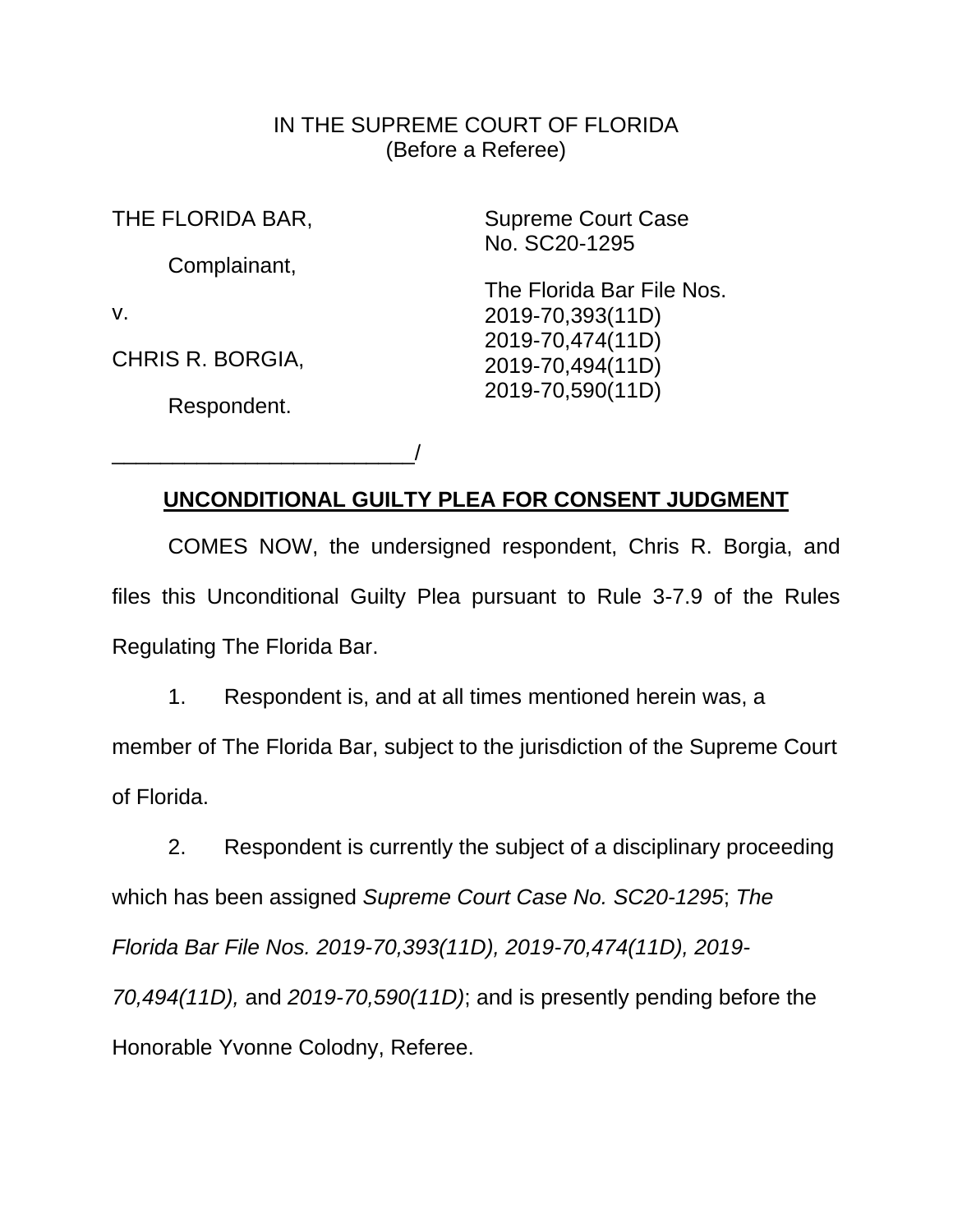3. Respondent admits that the following facts are true and accurate and stipulates as follows:

#### **COUNT I – THE FLORIDA BAR FILE NO. 2019-70,393(11D)**

A. Respondent represented Ms. Michelle Maziarz with respect to a claim for social security disability benefits. Respondent charged a \$299.00 costs deposit to obtain medical records.

B. Respondent met with the complainant and her family members approximately two weeks before the scheduled hearing. At that time, respondent recommended the family obtain numerous medical records or reports to present at the hearing.

C. The family did not believe there was sufficient time to obtain all of the requested medical records and reports, and asked respondent to continue the matter.

D. Respondent did not appear on the scheduled hearing date. Although respondent asserts he contacted the judicial assistant to request a continuance of the hearing date, he admits he never received confirmation that the judge granted his request. Significantly, the judge dismissed the claim on that date, noting that respondent and the client/claimant failed to appear, and that respondent had not contacted her office or attempted to reschedule the case.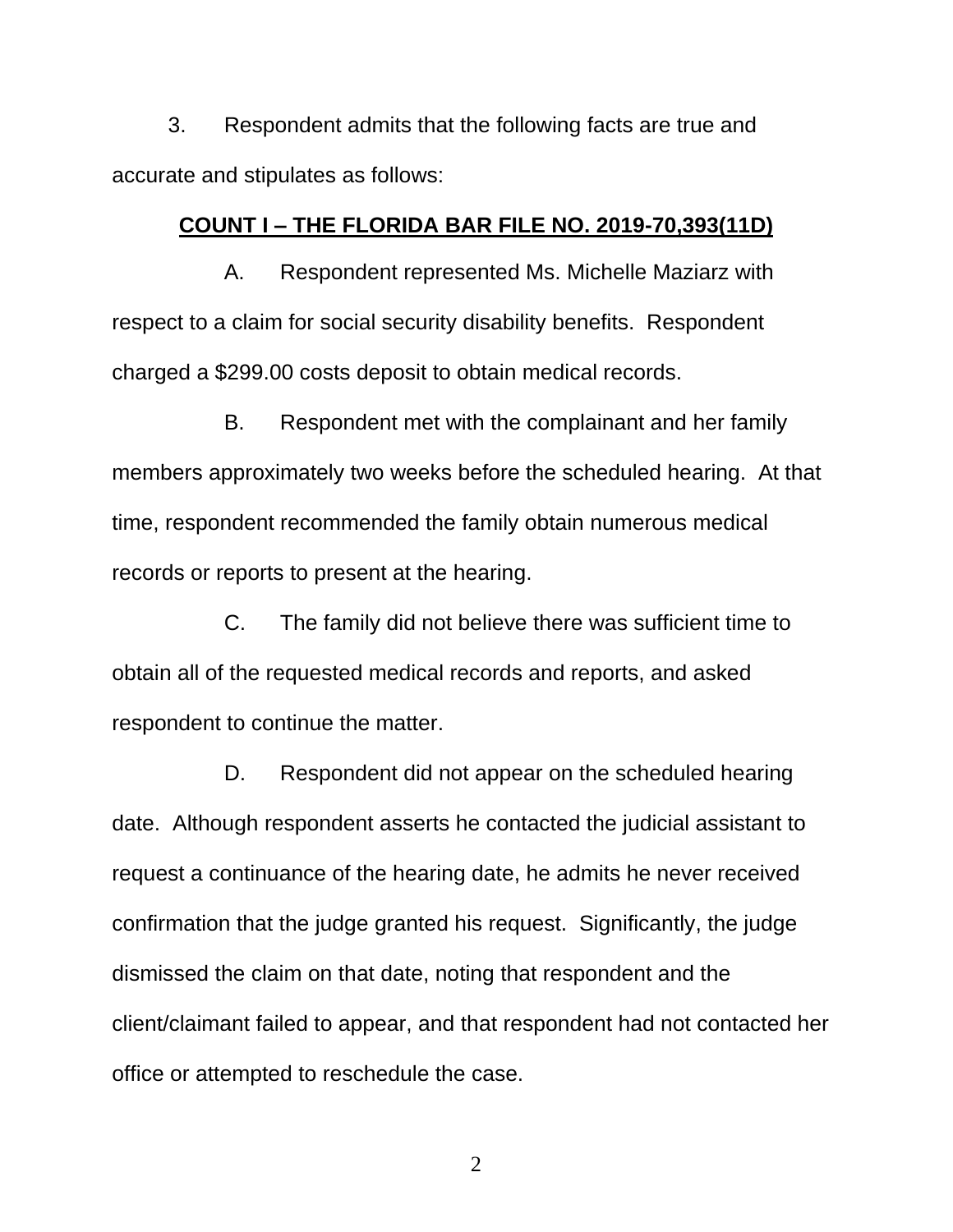E. Respondent's efforts to vacate the order of dismissal were not successful. Thereafter, he failed to file an appeal within the sixty day time period provided. Respondent asserts the client terminated his representation prior to the expiration of the sixty day period.

F. At the request of her successor counsel, Ms. Maziarz wrote to respondent and requested that he contact the Social Security Administration in order to withdraw from the representation and to waive his claim to any fee associated with an award of benefits in her case.

G. Respondent failed to acknowledge this request, nor did he provide the requested waiver and notice of withdrawal. The bar then forwarded Ms. Maziarz's request a second time and asked respondent to comply, or to provide the legal basis for his refusal to do so. To date, respondent has not filed the waiver of fees and notice of withdrawal.

H. Moreover, respondent admitted that he did not place the costs deposit for medical records in his trust account. Respondent did not use the \$299.00 for the intended purpose of obtaining medical records needed for his client's hearing, and did not return the cost deposit to his client.

I. By reason of the foregoing, respondent has violated the following Rules Regulating The Florida Bar: Rules 4-1.1 (Competence), 4-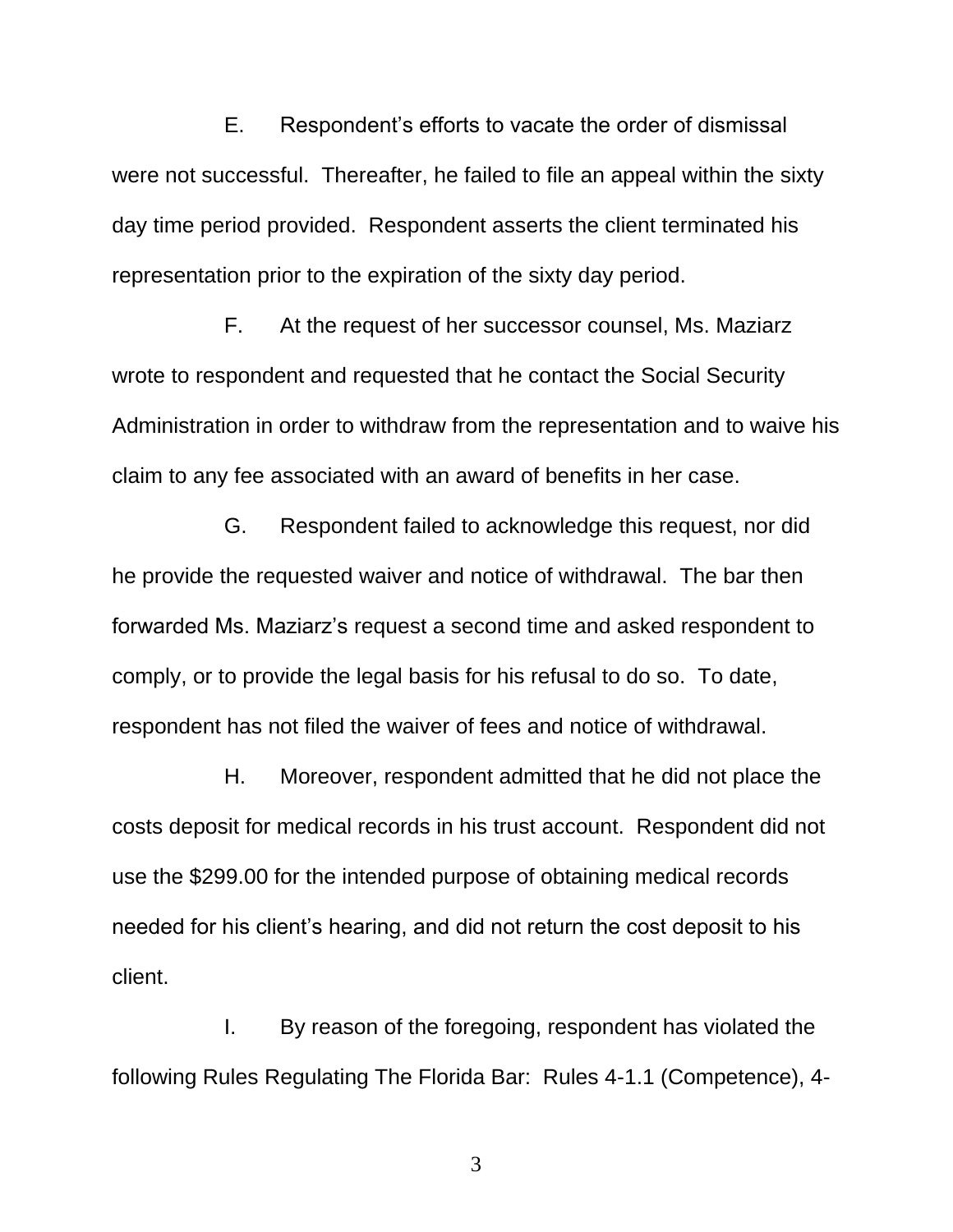1.2 (Objective and Scope of Representation), 4-1.3 (Diligence), 4-1.4 (Communication), 4-1.5 (Fees and Costs for Legal Services), and 5-1.1 (Trust Accounts).

### **COUNT II – THE FLORIDA BAR FILE NO. 2019-70,474(11D**

J. Ms. Rose Alexandre hired respondent to represent her in a claim for social security disability benefits. At the time the representation commenced, the matter was well advanced and a hearing officer had already been appointed. Accordingly, respondent agreed that he would cap his fees received from any award of benefits at \$6,000.00.

K. The matter proceeded to hearing and Ms. Alexandre was awarded benefits. In September 2018, the Social Security Administration (SSA) still had not paid respondent any of the statutory fees. Not wanting to wait any longer, respondent requested that Ms. Alexandre pay him the agreed upon \$6,000.00 from monies she recently received from SSA. Respondent promised that he would submit to SSA a waiver of any claim to fees, so that SSA would then distribute those funds directly to Ms. Alexandre.

L. Ms. Alexandre paid respondent the requested \$6,000.00, but he did not provide the waiver of his fees to SSA as he had promised. SSA has confirmed that, as of July 2020, respondent still had not presented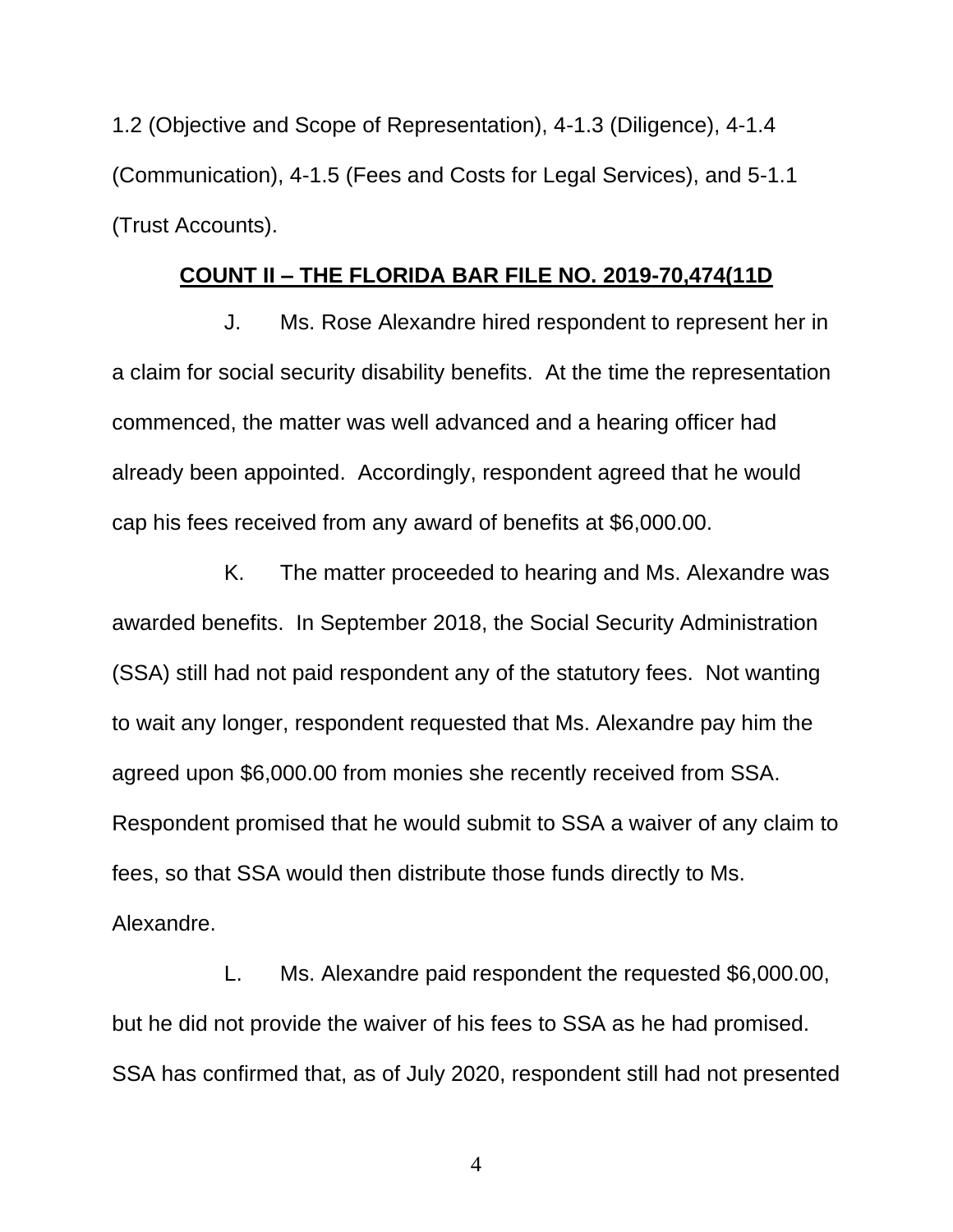any waiver of his fees to SSA, and it was still holding over \$15,000.00 of funds in expectation of paying respondent. Accordingly, respondent's failure to submit the waiver resulted in these funds, properly due and owed to his client, being withheld from her award of benefits for the past two years.

M. Respondent asserts that his actions in this regard were not fraudulent, nor did he intentionally mislead Ms. Alexandre regarding the fees. Rather, it was an unintentional oversight that he did not subsequently communicate with SSA to waive his entitlement to fees until after Ms. Alexandre initiated the Bar complaint. Moreover, when he did communicate with SSA, he learned that there was another attorney involved in this matter prior to his own representation of Ms. Alexandre, and that part of the reason that SSA still had not distributed those funds to Ms. Alexandre was that SSA still needed to resolve the issue of the prior attorney's entitlement to fees from her award of benefits.

N. Upon seeing a reference to the money being held for attorney fees in the SSA transcripts, Ms. Alexandre made numerous attempts to contact respondent, all of which went unanswered.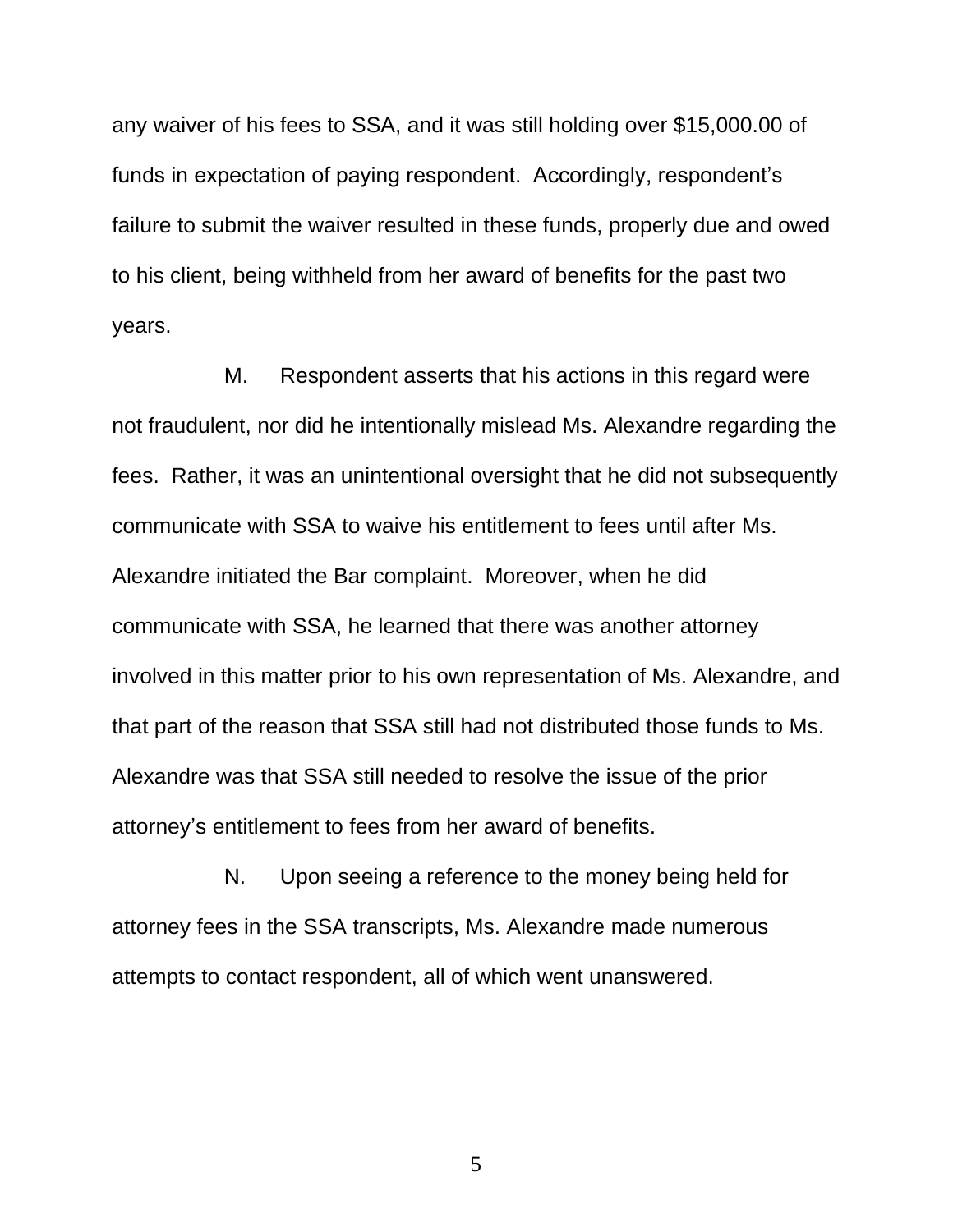O. By reason of the foregoing, respondent has violated Rule Regulating The Florida Bar: Rule 4-8.4(c) (A lawyer shall not engage in conduct involving dishonesty, fraud, deceit, or misrepresentation).

#### **COUNT III – THE FLORIDA BAR FILE NO. 2019-70,494(11D)**

P. On March 14, 2018, Ms. Sonia Agostini retained respondent to represent her in a claim for social security disability benefits. At the time he was retained, respondent required payment of a costs deposit in the amount of \$299.00 to obtain future medical records.

Q. At her initial consultation with respondent, Ms. Agostini provided all of her original medical records. Respondent promised to copy these records and return them to her within the week, but he failed to do so.

R. Between March 2018 and October 2018, Ms. Agostini made numerous attempts to set up a meeting with respondent, so that they could fill out forms sent to her by the Social Security Administration (SSA). Respondent continuously put off any meeting, and/or failed to respond to such requests.

S. In October 2018, Ms. Agostini learned that respondent was ineligible to practice law in Florida due to a delinquency. Ms. Agostini terminated respondent's representation, citing his failure to respond to her,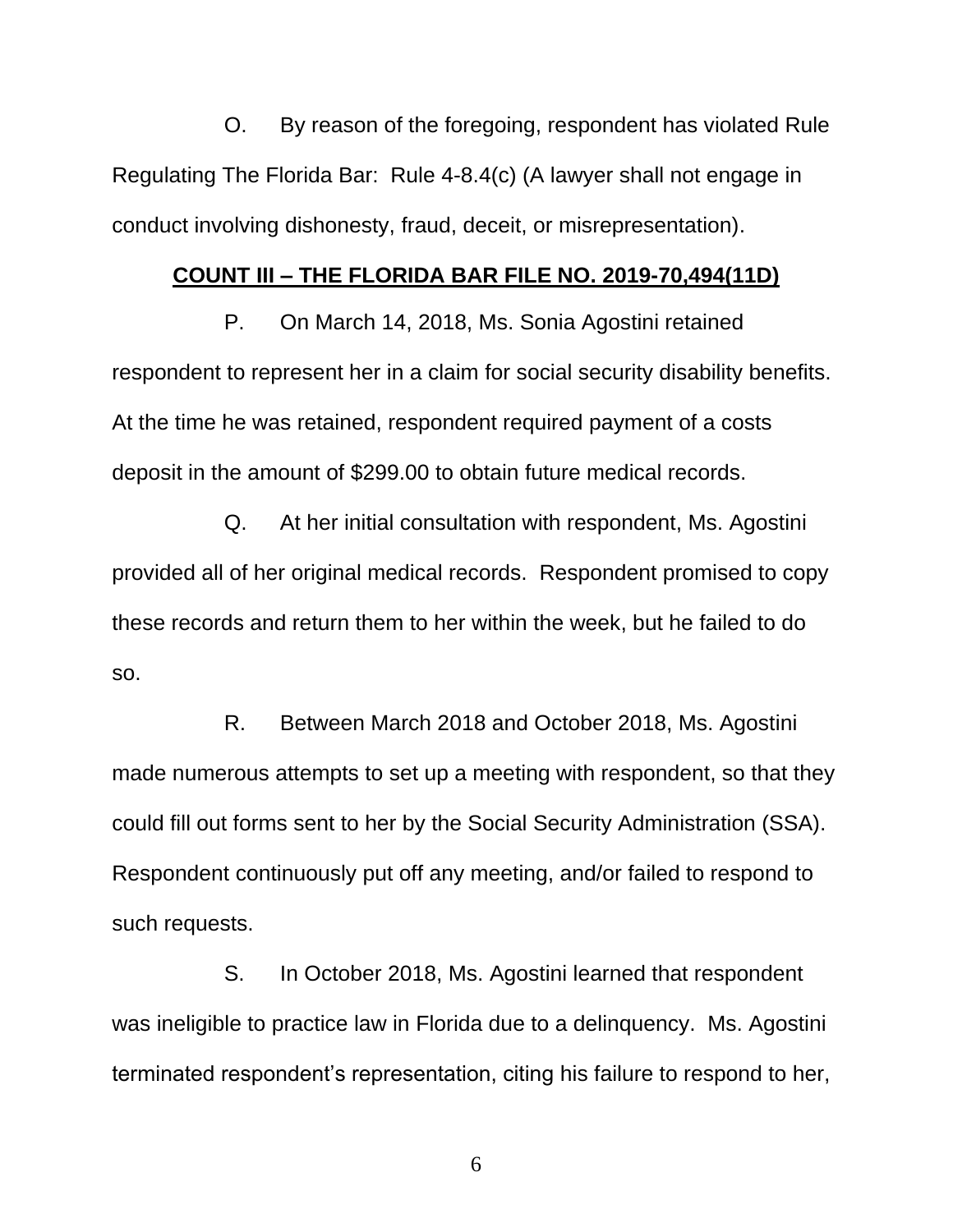his failure to obtain and provide any medical records to SSA on her behalf, and his ineligibility to practice law.

T. Ms. Agostini hired new counsel. She then wrote to respondent and requested that he contact SSA in order to withdraw from the representation and to waive his claim to any fee associated with an award of benefits in her case. She also demanded the return of her original medical records in his possession, and the \$299.00 deposit she paid for obtaining future medical records, since no such records were obtained.

U. Respondent failed to acknowledge this request, nor did he provide the requested waiver and notice of withdrawal.

V. Respondent admitted that he did not place the \$299.00 costs deposit for medical records in a trust account. He did not use the funds for the intended purpose of purchasing medical records needed for the SSA claim. Although he promised to return the costs deposit to his client, he had not yet done so, even months into the pendency of the bar's disciplinary investigation.

W. The bar again forwarded Ms. Agostini's requests and asked respondent to either comply or provide his legal basis for refusing to do so. On August 8, 2019, respondent returned the cost deposit to his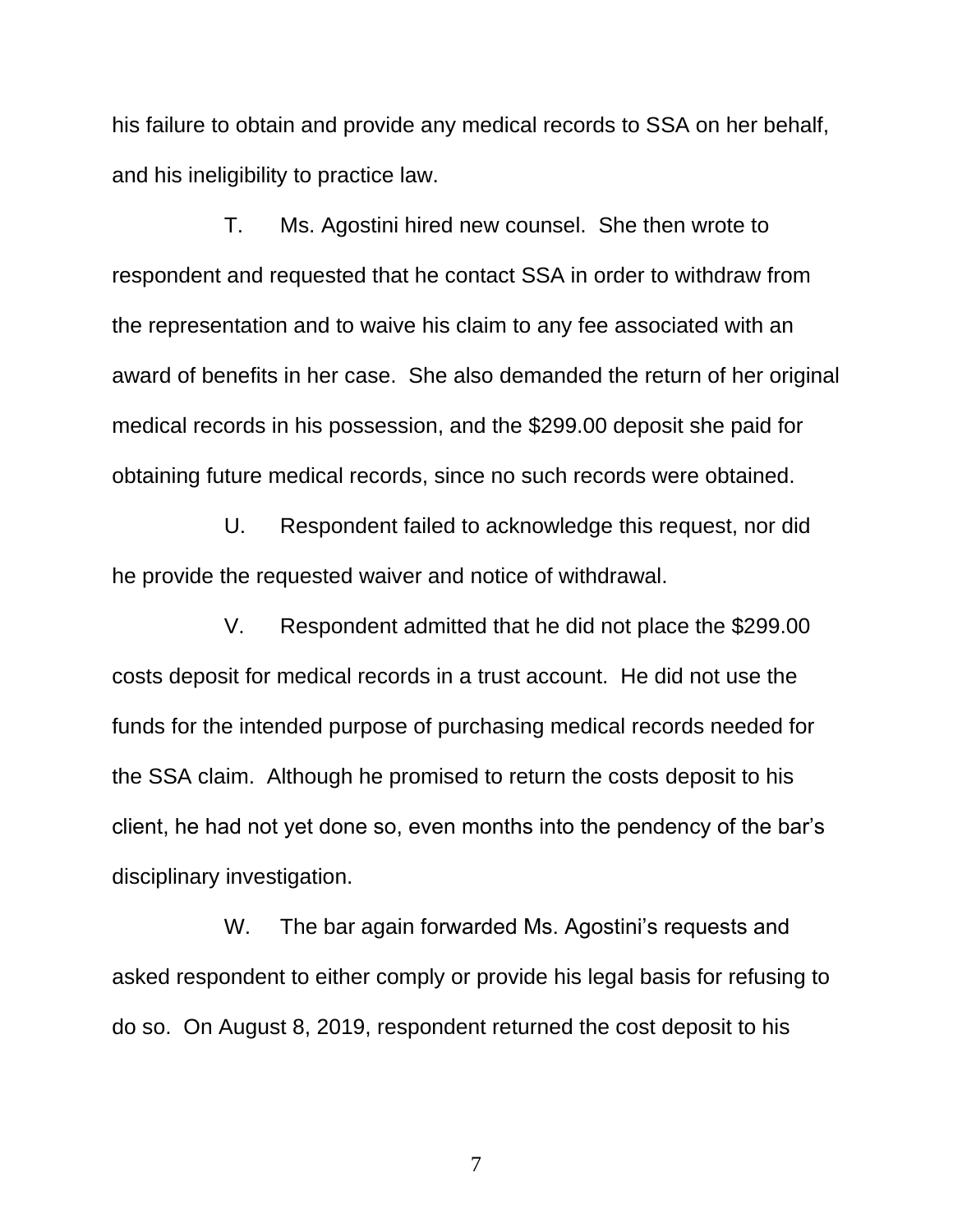client via CashApp, but failed to provide the waiver and notice of withdrawal.

X. The bar reiterated the request for respondent to provide the waiver of fees and notice of withdrawal, and respondent did finally produce same on August 11, 2019.

Y. By reason of the foregoing, respondent has violated the following Rules Regulating The Florida Bar: Rules 4-1.1 (Competence), 4- 1.2 (Objective and Scope of Representation), 4-1.3 (Diligence), 4-1.4 (Communication), and 5-1.1 (Trust Accounts).

#### **COUNT IV – THE FLORIDA BAR FILE NO. 2019-70,590(11D)**

Z. Respondent represented Ms. Rocio Pinero in a claim for social security disability benefits. Respondent also persuaded Ms. Pinero to retain him to pursue a petition for bankruptcy on her behalf. Ms. Pinero paid respondent the required \$299.00 costs deposit to obtain future medical records in the disability claim case, and \$1,500.00 to file the bankruptcy petition.

AA. Towards the end of 2016, respondent began to neglect Ms. Pinero's case. He stopped responding to phone calls, emails and text messages, or responded only with excuses for his delay in moving forward.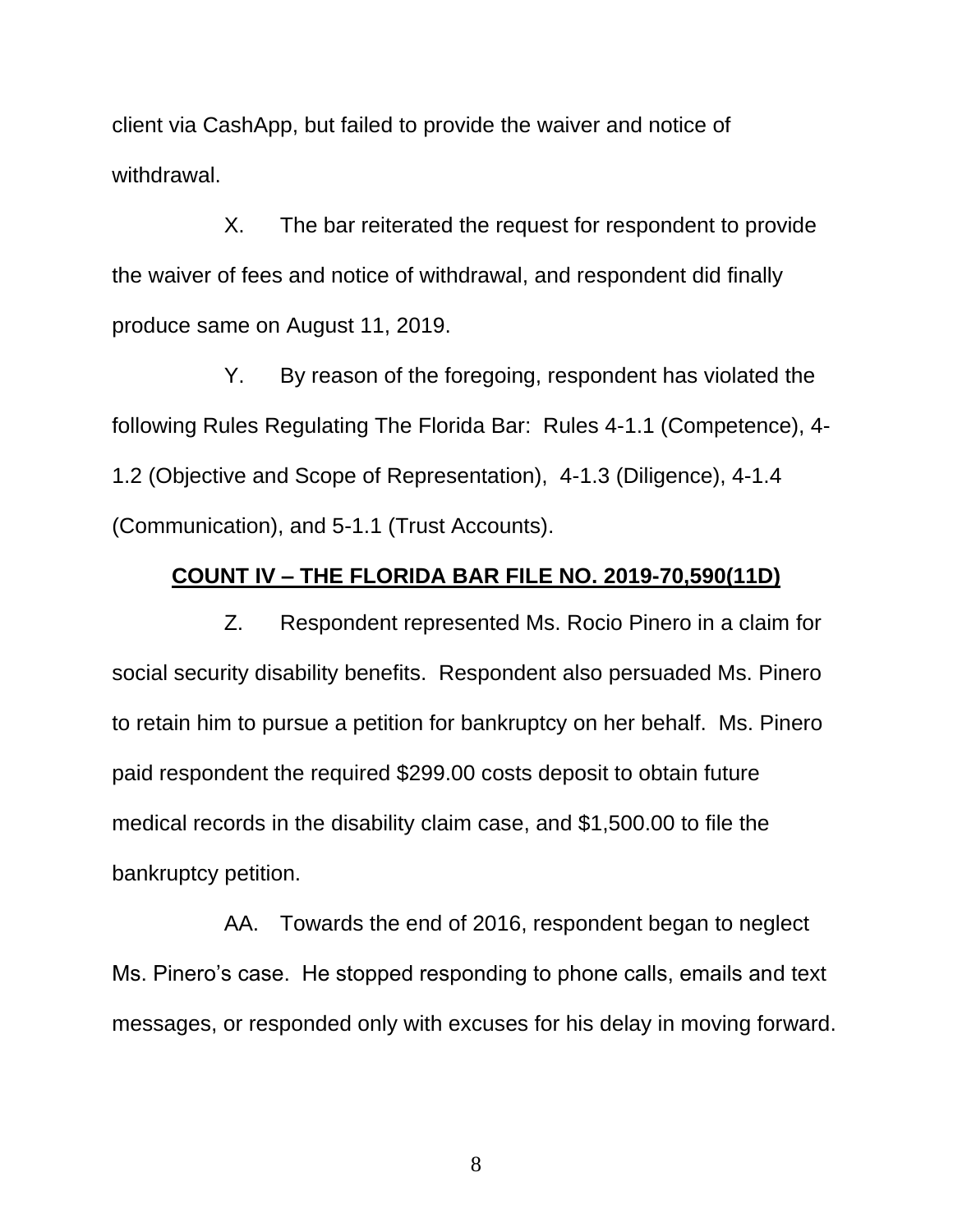BB. Ms. Pinero was required to obtain and pay for all of her medical records and documentation on her own, and she supplied these to the SSA hearing officer as well as to respondent. Respondent did appear at the hearing, but was unprepared to argue her case. Despite his lack of preparation, Ms. Pinero was awarded disability benefits.

CC. Thereafter, Ms. Pinero was unable to reach respondent at any of his known contact numbers or addresses. He failed to return all attempts at communication, and did not take any action regarding her bankruptcy petition.

DD. Ms. Pinero was required to hire successor counsel. She sent certified letters to respondent at two known addresses, requesting a full refund of the \$1,500.00 fee she paid in the bankruptcy case, as well as the return of her documents submitted to respondent in these two cases, including copies of her driver's license, social security card, medical records, bank and credit card records, bills, etc. Respondent failed to acknowledge or respond to either of these letters. To date he has not issued a refund for the bankruptcy case, nor returned any of the documents provided to him by Ms. Pinero.

EE. Moreover, respondent admitted that he did not place the \$299.00 costs deposit for medical records in a trust account. He did not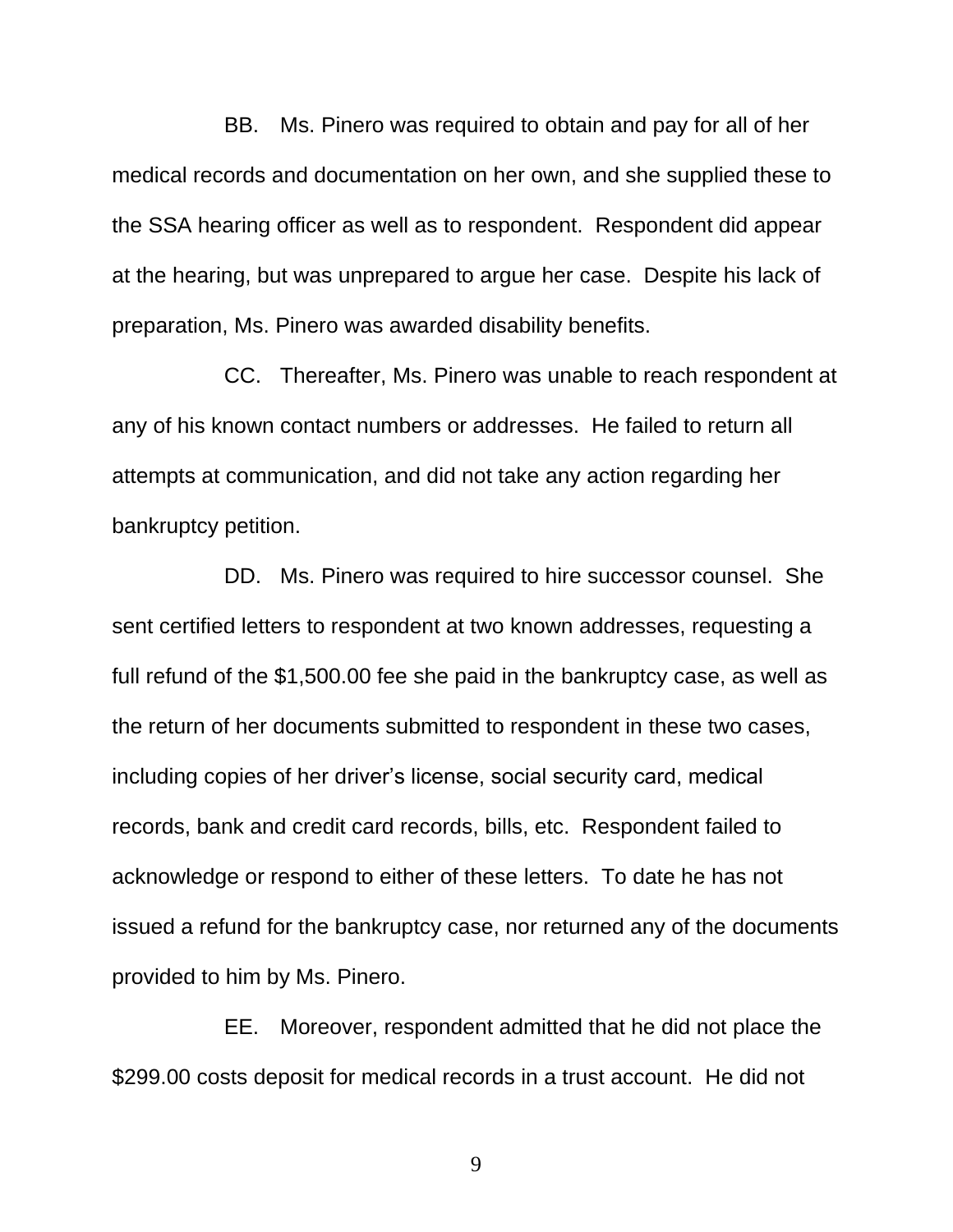use the funds for the intended purpose of purchasing medical records needed for the SSA claim. Respondent has not refunded any portion of the \$299.00 costs deposit in this case.

FF. By reason of the foregoing, respondent has violated the following Rules Regulating The Florida Bar: Rules 4-1.1 (Competence), 4- 1.2 (Objective and Scope of Representation), 4-1.3 (Diligence), 4-1.4 (Communication), 4-1.5 (Fees and Costs for Legal Services) and 5-1.1 (Trust Accounts).

4. The following mitigating factors of the Florida Standards for Imposing Lawyer Sanctions apply:

- 3.3(b)(2) absence of dishonest or selfish motive;
- 3.3(b)(3) personal or emotional problems;
- 3.3(b)(5) full and free disclosure to the bar or cooperative attitude toward the proceedings; and
- 3.3(b)(12) remorse.

The following aggravating factors of the Florida Standards for

Imposing Lawyer Sanctions apply:

- 3.2(b)(1) prior disciplinary offenses;
- 3.3(b)(3) a pattern of misconduct; and
- 3.3(b)(4) multiple offenses.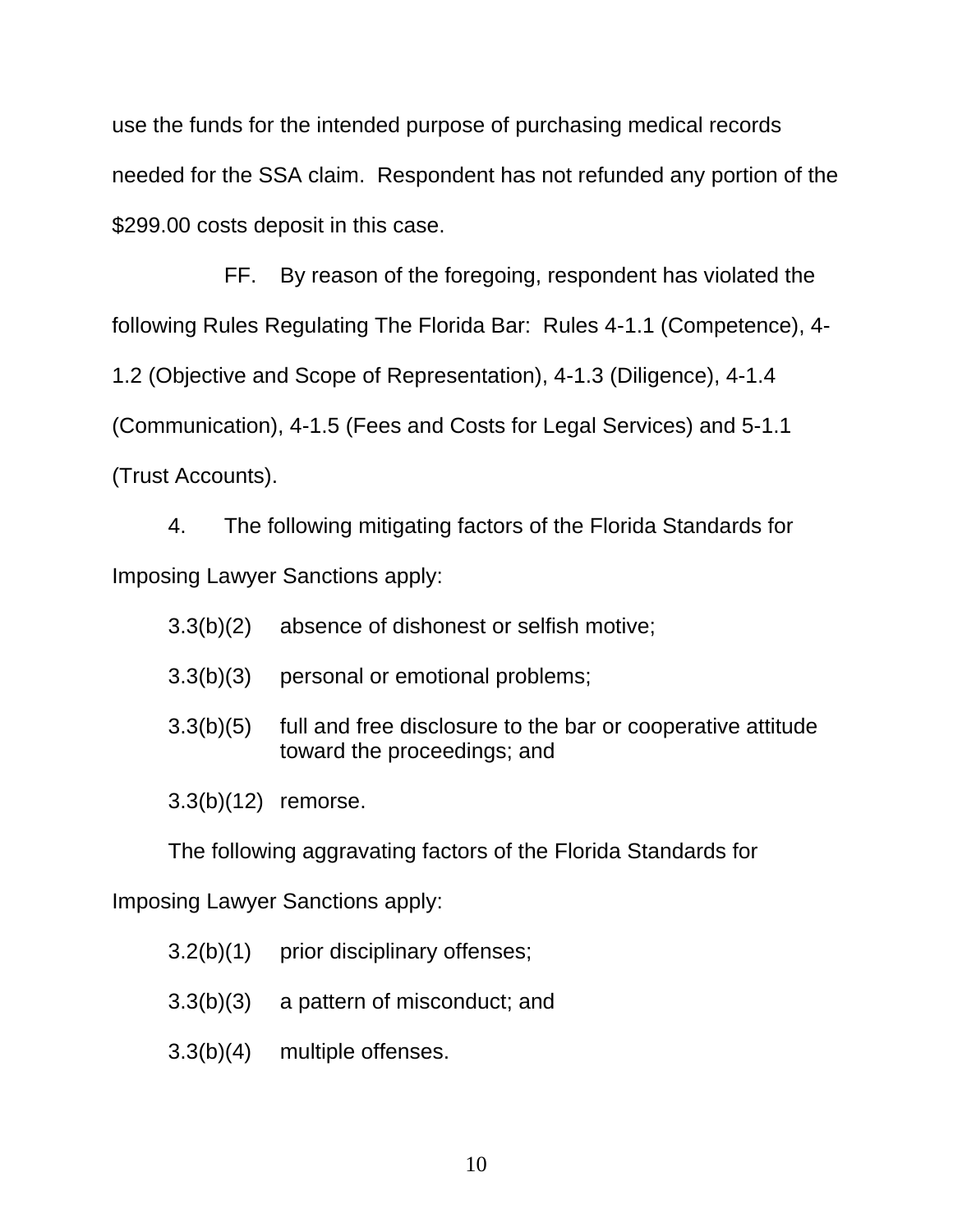Additionally, during the discovery process in this matter, respondent presented two form notices of appearance he filed in the social security actions, in which he checked the box indicating he had not been previously disciplined by any jurisdiction. These forms were filed subsequent to his prior suspension in *Supreme Court Case No. SC16-351*.

5. The disciplinary measures to be imposed upon respondent are as follows:

A. Suspension for a period of eighteen (18) months.

B. Respondent shall pay restitution to the following former clients in the specified amounts within ninety (90) days of the entry of the order of the Supreme court of Florida:

- As to *The Florida Bar File No. 2019-70,393(11D)*, respondent shall pay restitution to Michelle Maziarz in the amount of \$299.00;
- As to *The Florida Bar File No. 2019-70,590(11D)*, respondent shall pay restitution to Rocio Pinero in the amount of \$1,799.00.

Respondent must submit proof of payment of restitution to the Bar's headquarters office in Tallahassee within the time frame for payment of the court's order. Respondent shall provide verifiable proof of payment and receipt which shall consist of a copy (front and back) of the negotiated check or a copy of the check and certified return receipt. In the event the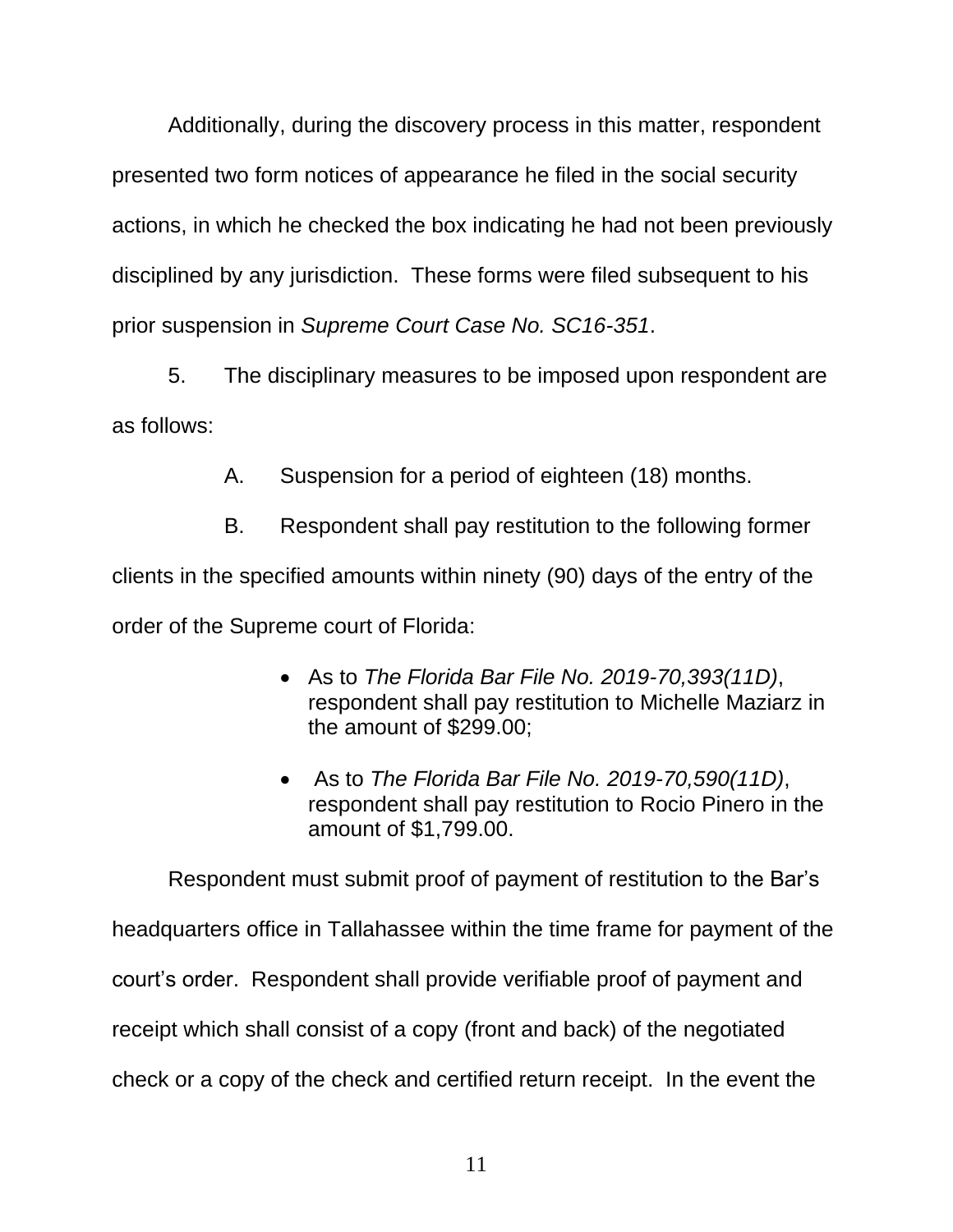client cannot be located after a diligent search, respondent shall execute an affidavit of diligent search and provide same to The Florida Bar and shall pay the full amount of the restitution to the Clients' Security Fund of The Florida Bar.

C. As to the former client Michelle Maziarz, *The Florida Bar File No. 2019-70,393(11D)*, respondent shall notify the Social Security Administration that he waives his entitlement to fees within thirty (30) days of the entry of the order of the Supreme Court of Florida. A copy of respondent's letter to the Social Security Administration, along with proof of delivery shall be provided to the headquarters office of The Florida Bar, within thirty (30) days of the Supreme Court's final order in this case.

D. Payment of the disciplinary costs in this proceeding.

6. Respondent acknowledges that, unless waived or modified by the Court on motion of respondent, the court order will contain a provision that prohibits respondent from accepting new business from the date of the order or opinion and shall provide that the suspension is effective 30 days from the date of the order or opinion so that respondent may close out the practice of law and protect the interest of existing clients.

7. Respondent agrees that this Unconditional Guilty Plea and Consent Judgment for Discipline and every factual admission contained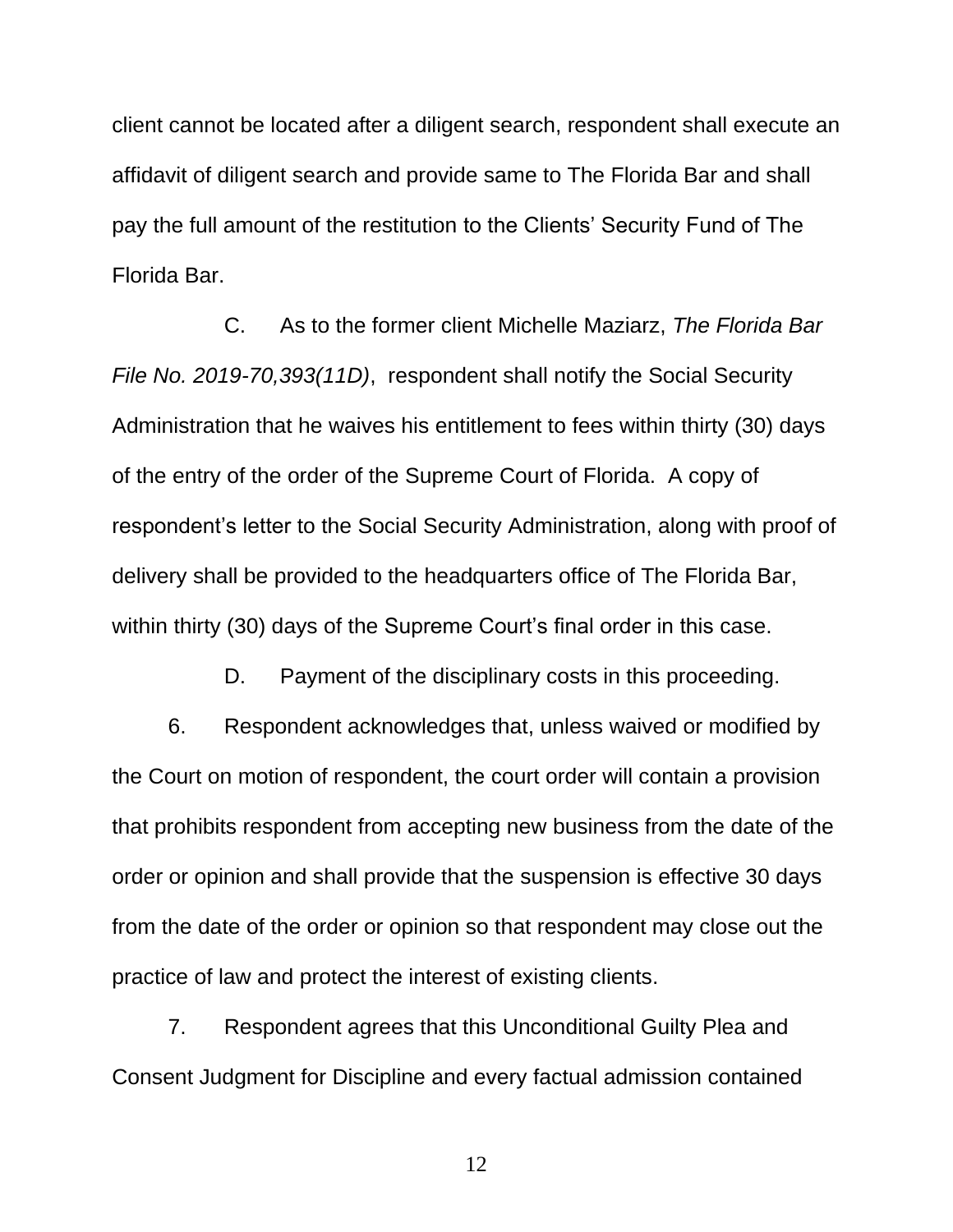herein, and specifically the admissions set forth in paragraph 3 shall have full force and effect regardless of any subsequent recommendation or action taken with respect to the terms of discipline offered by respondent pursuant to this Consent Judgment for Discipline.

8. Respondent agrees that in the event that the terms of discipline offered herein are not approved by the Board of Governors of The Florida Bar (or their designee), the Referee, or the Supreme Court, this matter will proceed solely on the question of discipline.

9. Respondent agrees to eliminate all indicia of respondent's status as an attorney on social media, telephone listings, stationery, checks, business cards office signs or any other indicia of respondent's status as an attorney, whatsoever. Respondent will no longer hold himself out as a licensed attorney.

10. If this plea is approved, then respondent agrees to pay all reasonable costs associated with this case pursuant to Rule 3-7.6(q), to wit: \$1,250.00 for administrative costs; \$481.62 for staff investigator's costs; and \$1,000.00 for Branch auditor's costs; for a total amount of \$2,731.62. These costs are due within 30 days of the court order. Respondent agrees that if the costs are not paid within 30 days of this court's order becoming final, respondent shall pay interest on any unpaid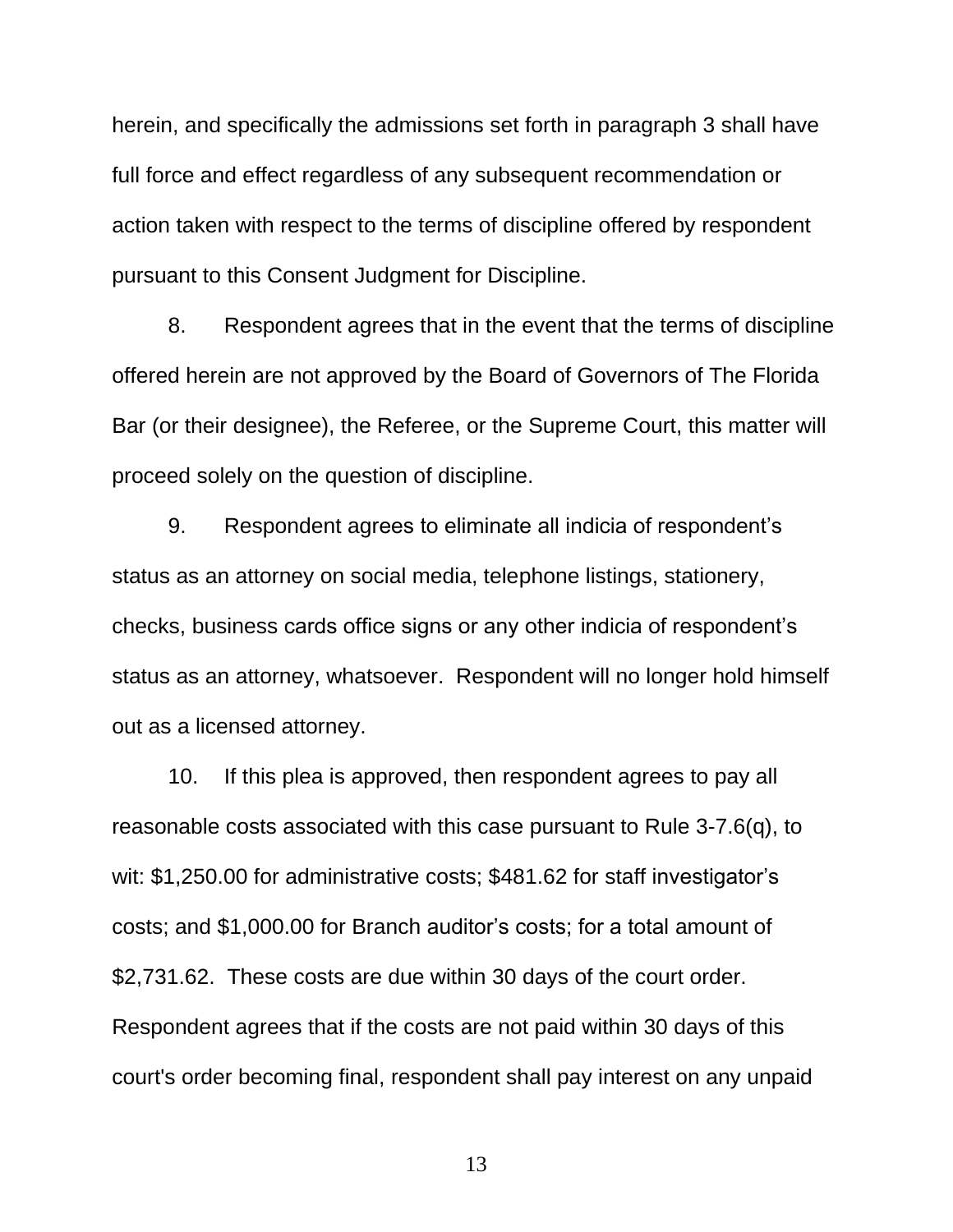costs at the statutory rate. Respondent further agrees not to attempt to discharge the obligation for payment of the bar's costs in any future proceedings, including but not limited to, a petition for bankruptcy. Respondent shall be deemed delinquent and ineligible to practice law pursuant to Rule 1-3.6 if the cost judgment is not satisfied within 30 days of the final court order, unless deferred by the Board of Governors of The Florida Bar.

11. Respondent acknowledges the obligation to pay the costs of this proceeding and that payment is evidence of strict compliance with the conditions of any disciplinary order or agreement, and is also evidence of good faith and fiscal responsibility. Respondent understands that failure to pay the costs of this proceeding or restitution may reflect adversely on any reinstatement proceedings or any other bar disciplinary matter in which respondent is involved.

12. If this plea is approved, and restitution is owed, if the person to whom restitution is owed cannot be located after a diligent search, respondent shall execute an affidavit of diligent search and provide same to The Florida Bar and shall pay the full amount of the restitution to the Clients' Security Fund of The Florida Bar.